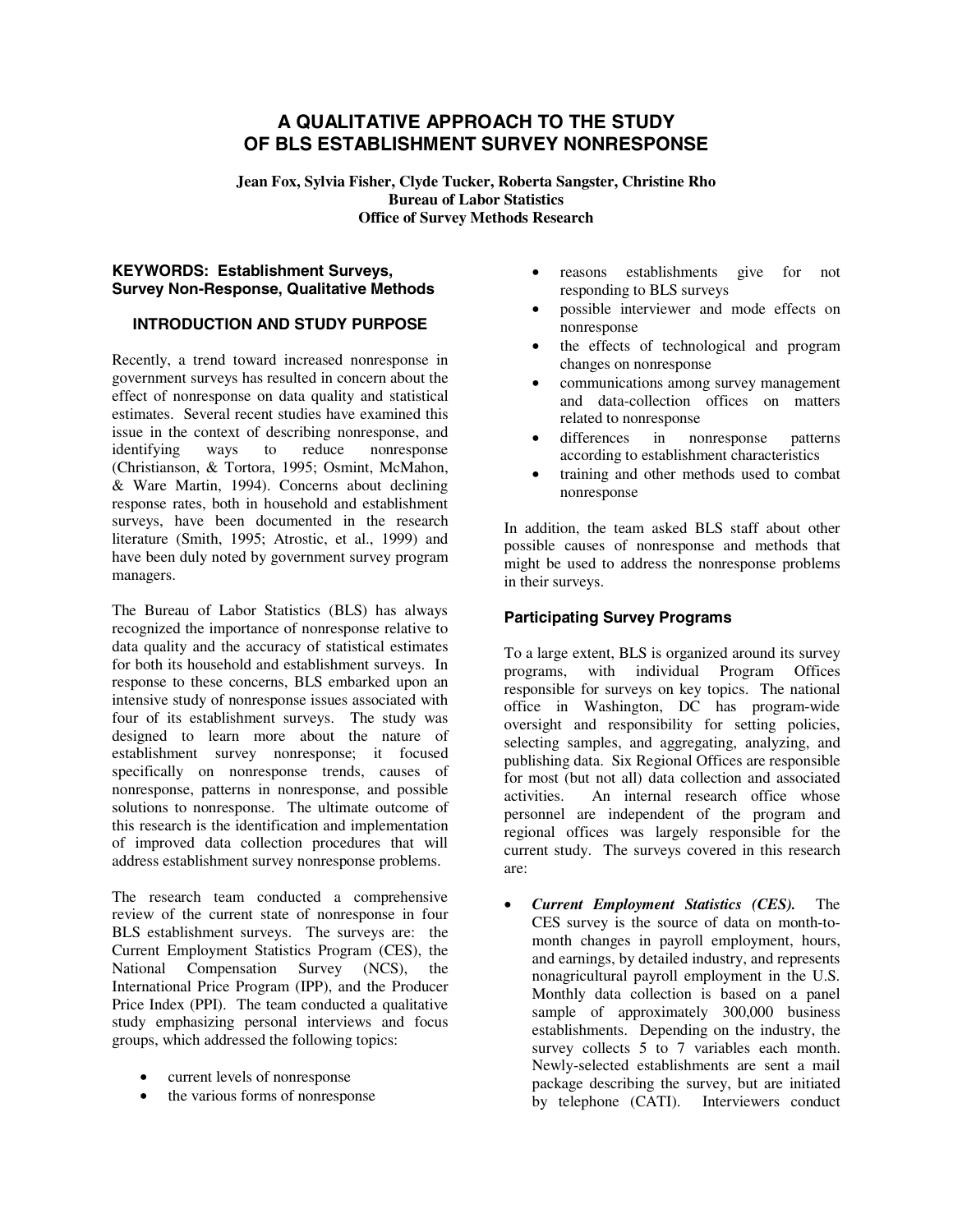CATI calls for the first several months an establishment is in sample, after which many respondents transition to touchtone data entry (TDE), mail, fax, or Internet.

- *National Compensation Survey (NCS).* The NCS produces a comprehensive data series for U.S. employee compensation practices. The survey generates detailed data on wages, benefit costs, benefit practices, and other compensation topics for the total U.S., nine census divisions, and selected metropolitan areas. NCS covers workers in private industry and State and local governments in the 50 States and the District of Columbia. The sample of 42,000 establishments has two components. Forty percent report annual wage data and sixty percent provide quarterly data on both wages and detailed benefits. Initial contacts are made through personal visits, and follow-up contacts are by either personal visit or phone.
- *Producer Price Index (PPI).* The Producer Price Index (PPI) measures average changes in selling prices received by domestic producers for their output. Most of the information used in calculating the PPI is obtained through the systematic sampling of virtually every industry in the mining and manufacturing sectors of the economy. The PPI program (also known as the industrial price program) includes some data from other sectors as well--agriculture, fishing, forestry, services, and utilities (gas and electricity). Thus the title "Producer Price Index" refers to an entire "family" or system of indexes. Measures or indexes of price change classified by industry form the basis of the program. Data collectors solicit cooperation from a firm during a personal visit. About 21,000 establishments are contacted monthly; they receive their forms by mail and return them by fax.
- *International Price Program (IPP).* The International Price Program (IPP) is the primary source of data on price changes in the foreign trade sector of the U.S. economy. The program publishes indexes on import and export prices ofmerchandise and services. For imports, the IPP samples about 15,000 total items from 4,400 U.S. importers. For exports, the IPP samples about 12,000 individual items from 6,000 U.S. exporters. In addition, IPP uses a subset of the data collected for the Import Price Index to produce import price indexes by country or region of origin. The IPP also publishes monthly

and quarterly indexes for transportation services. Field economists conduct a personal interview to secure initial cooperation from sample establishments. Then, data are collected monthly via forms mailed to respondents and faxed back, with some phone collection by industry analysts in the national office headquarters. Data sources for services and a few product industries are researched separately.

# **METHODOLOGY**

# **Data Collection Design: Overview**

Data collection for this research was carried out over a 10-month period and took several different forms. It included personal interviews with managers in the national office and four of the six BLS regional offices. The data collection team also conducted focus groups in the four regions and contacted sample establishments from the four programs by telephone. Team members were trained moderators and interviewers and were also well-informed about objectives of the study.

## **Qualitative Data Analysis: Principles & Methods**

Qualitative methodology is very powerful and can lead to important understandings about significant social phenomena, including answering *why* and *how*  questions. Aspects of qualitative data analysis that distinguish it from quantitative information include the collection of non-empirical data, such as perceptions, attitudes, and opinions. While the primary purpose of quantitative research is to determine cause-and-effect relationships, qualitative research aims to describe on-going processes. Specifically, in quantitative research, the independent variables are controlled and manipulated. On the other hand, in qualitative research, there are no specific independent variables; instead, the focus is on the study of naturally occurring phenomena, without interference from the researcher.

Another substantive difference between these approaches is that the qualitative approach is flexible and develops throughout the investigation, rather than stemming from a precise hypothesis stated before the study begins. Quantitative studies are also represented and summarized in numerical form, while qualitative data are usually represented or summarized in narrative or verbal forms.

Another important distinction between these approaches exists with respect to the issue of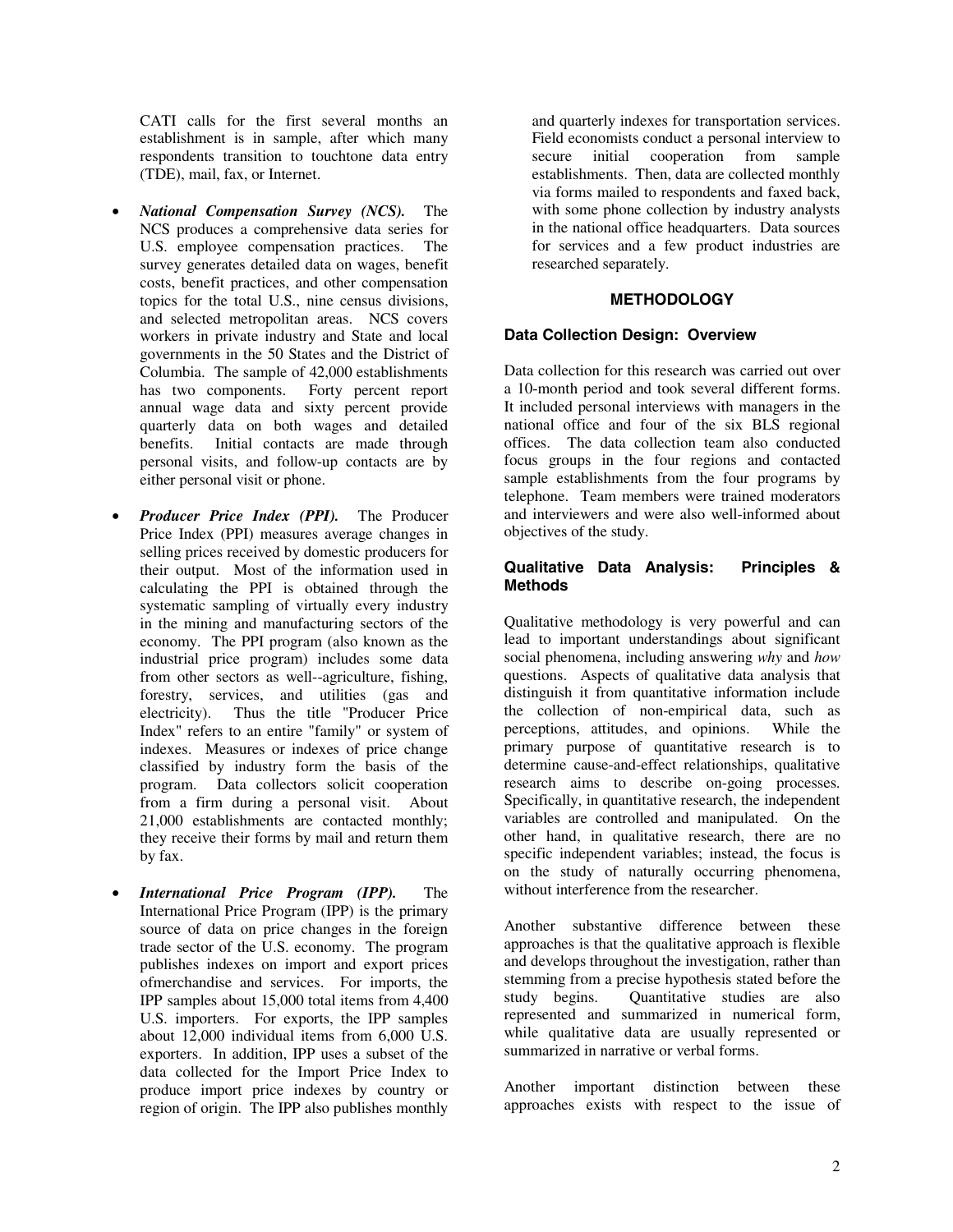reliability and validity. Reliability and validity are determined through statistical and logical methods in quantitative studies. By contrast, qualitative studies determine reliability and validity by gathering data from multiple sources, a process also known as triangulation. Although there are many other distinctions between quantitative and qualitative methods, the dimensions most relevant to this study are that in qualitative studies:

- samples are purposeful, rather than randomly selected to represent the population;
- phenomena are studied holistically as a complex system, rather than simplified for the sake of the study methodology; and
- the researcher must come to terms with procedural bias, rather than relying on the research design and instrumentation to control for procedural bias.

Related to this last point is the fact that participants are often operating within constraints associated with complex organizations that limit their perspective and comprehension of what is actually happening. As a result, qualitative research must be interpreted within that context and these limitations should be duly noted.

Preliminary analysis of qualitative data begins with the identification of major themes that emerged from the discussions. These themes are usually identified through an examination of participant comments. Ideally, these themes will be articulated by a number of participants in different settings. It is important that the researcher not over-generalize from extreme or inflammatory comments based on a single participant's experience, although individual participants may be useful in illustrating themes. It is also important to ensure that quotations are presented in context, as they often result from the researchers' probes (or, in group settings, in response to other participants).

After major themes have been identified, analysis includes determining significant secondary themes, which may have received lesser emphasis, but which usually raise important points that clarify topics under discussion. Secondary issues may be associated with the major themes, or may represent relatively independent, albeit important, strands of information. The researcher should identify conclusions and make recommendations, as appropriate.

Qualitative data analysis can be susceptible to error due to the extensive application of judgment when analyzing the data. The researcher must use extreme caution when interpreting qualitative results. A fundamental goal for the researcher is to represent accurately the essence and substance of what research participants have attempted to convey in the interviews or group discussions. Thus, the researcher must sift through the qualitative information in order to present a comprehensive, cohesive, and balanced narrative that succinctly summarizes major and minor research findings.

The BLS team applied these principles in this study. After the individual analyses were completed, they were reviewed and synthesized for this report. Although the review of audiotapes and written documents could have been assigned to different analysts (in the interest of objectivity), the team decided it would be easier to have analysts focus primarily on the survey for which they had collected data. Accordingly, analysts reviewed the audiotapes and additional written materials relevant to the survey for which they had collected data and also reported the results for that survey program. Findings were included only if they reflected themes and issues generated from more than one source. This information was used to make recommendations and draw overall conclusions for each survey.

### **BLS Personal Interviews**

*Personal Interview Methodology.* Personal interviews were selected as one of the primary data<br>collection methods for this study. Personal collection methods for this study. interviews offer certain advantages, specifically:

- their semi-structured nature allows the interviewer to explore the specific issues and response problems that are salient for the respondent;
- they allow interviewees freedom to expound upon topics they find important; and
- they allow important information to be collected relatively easily, quickly, and inexpensively.

*Protocol Development.* The BLS team developed the initial version of each of the interview protocols (discussion guides) to be administered to different BLS groups. A primary goal of the task was to address several issues associated with establishment survey nonresponse, but be sufficiently flexible to allow participants to offer unanticipated information or insights. The team developed different protocols for each type of participant (e.g., respondent, analyst,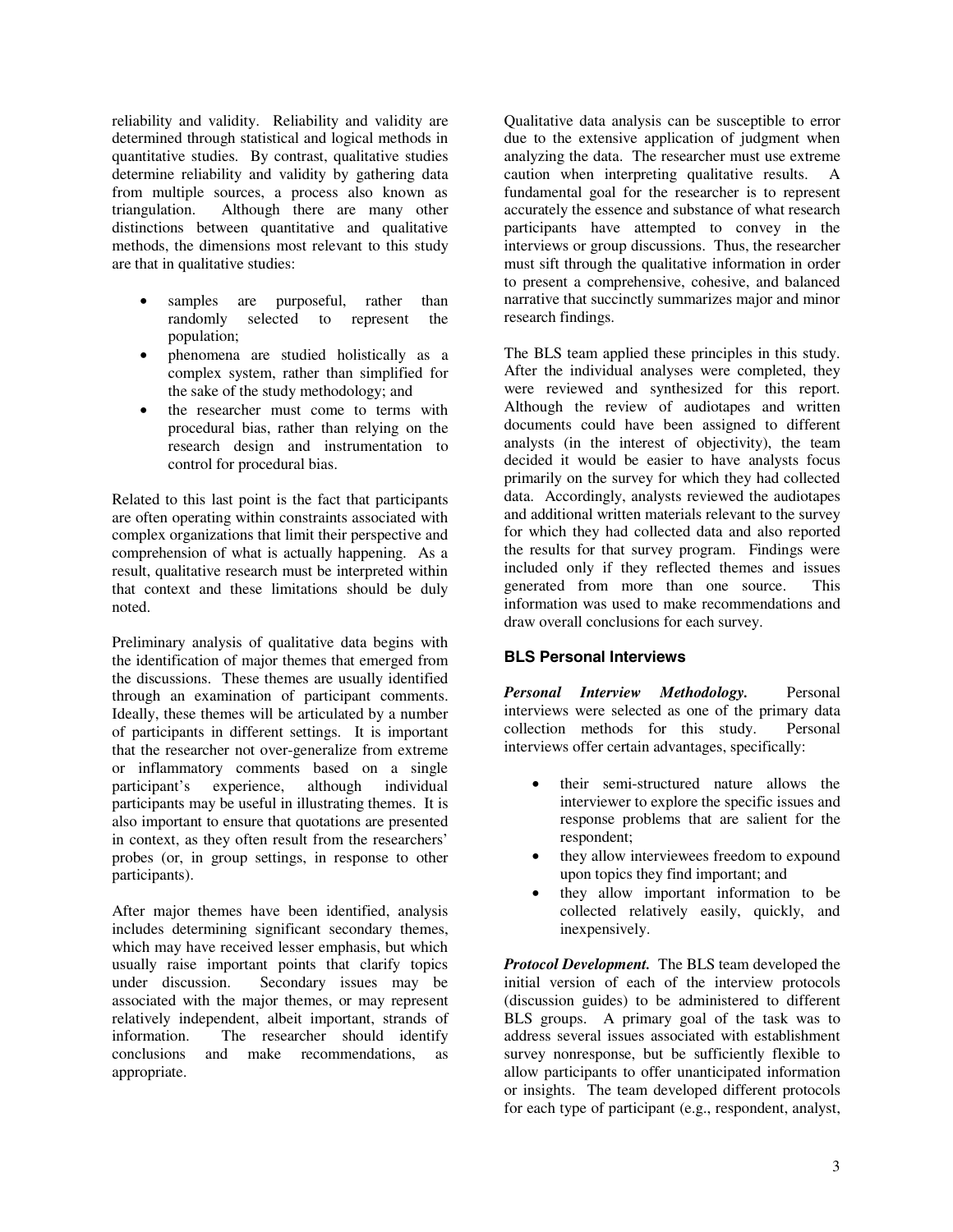manager). A secondary goal was to use the same questions across protocols as much as possible to enhance comparability of results across interviews. The interview protocols underwent several iterations, resulting in separate protocols for the following groups of managers:

- national office senior managers
- national office mid-level managers
- regional office managers
- national office managers for regional data collection staff

The final versions of the four survey protocols included the following general topics: measurement of nonresponse and trends; problematic aspects of non-response; reducing nonresponse; staffing issues and nonresponse; training and its relationship to nonresponse; procedures for communication about nonresponse among different organizational units; use of technology in data collection; use of incentives with both respondents and interviewers as a means of reducing nonresponse; possible improvements if additional resources were devoted to non-response; and any other thoughts, opinions, and suggestions participants offered.

*Data Collection Procedures.* Twenty-nine personal interviews were conducted with BLS personnel from the national office and four of the six BLS regional offices. The interview participants were senior or mid-level managers, representing one, sometimes two, of the four surveys of interest. Interviewers used the protocols described above and incorporated flexible interviewing and probing techniques to address participants' questions and comments.

BLS participants were advised that the goal of the interview was to get a better idea of the procedures currently implemented within the surveys, and to identify, evaluate, and ameliorate the problem of nonresponse. Interviewers secured the permission of participants to audiotape the interview (all but one participant agreed), and assured participants that their responses would remain confidential. Participants were also informed that their feedback would be used to:

- learn about current non-response trends and interventions designed to address the problem of non-response;
- examine non-response across several BLS establishment surveys, so an agency-wide perspective could be obtained; and

• make recommendations for reducing nonresponse in BLS establishment surveys.

#### **Focus Groups**

*Focus Group Methodology.* Focus groups are guided discussions conducted with a small number of participants The participants are selected to represent target populations based on characteristics such as age, gender, or socioeconomic status. A moderator or co-moderator guides a focus group discussion using a discussion guide.

The purpose of a focus group is to collect the opinions, attitudes, and beliefs of participants about a given topic or issue. Often, the interaction among participants generates new ideas that might not come up in individual interviews.

*Protocol Development.* The focus group protocols were developed using procedures similar to those described earlier for the BLS personal interview protocols. The first protocol was used with data collectors from the four regional offices involved in this study and focused on approaches used to secure cooperation during initial and follow-up interviews on three of the surveys. A second protocol was designed for national office staff who collect updated data on two of those surveys. A third protocol focused on issues related to moving respondents from CATI to self-reporting via touch-tone data entry (TDE), and included issues related to non-response.

Major topics addressed by the protocols included strategies used by data collectors to develop rapport with establishment respondents, characteristics commonly found in "good" versus "poor" respondents and in nonrespondents, training and jobrelated issues, and program-specific questions (e.g., transitioning CES respondents from CATI to TDE; delinquent IPP reporters, etc.).

*Data Collection Procedures.* Trained focus-group moderators from the BLS team conducted the focus groups. The moderator introduced him/herself to participants and described the purpose of the study. The moderator informed participants that the goal of the focus group was to learn about their experiences interacting with respondents to collect data for the survey in question. Participants were advised that their participation would help identify ways to approach respondents for future BLS data collection, that their participation was totally voluntary, and that their confidentiality was assured. The moderator asked for permission to audiotape the group discussion, and all of the participants agreed.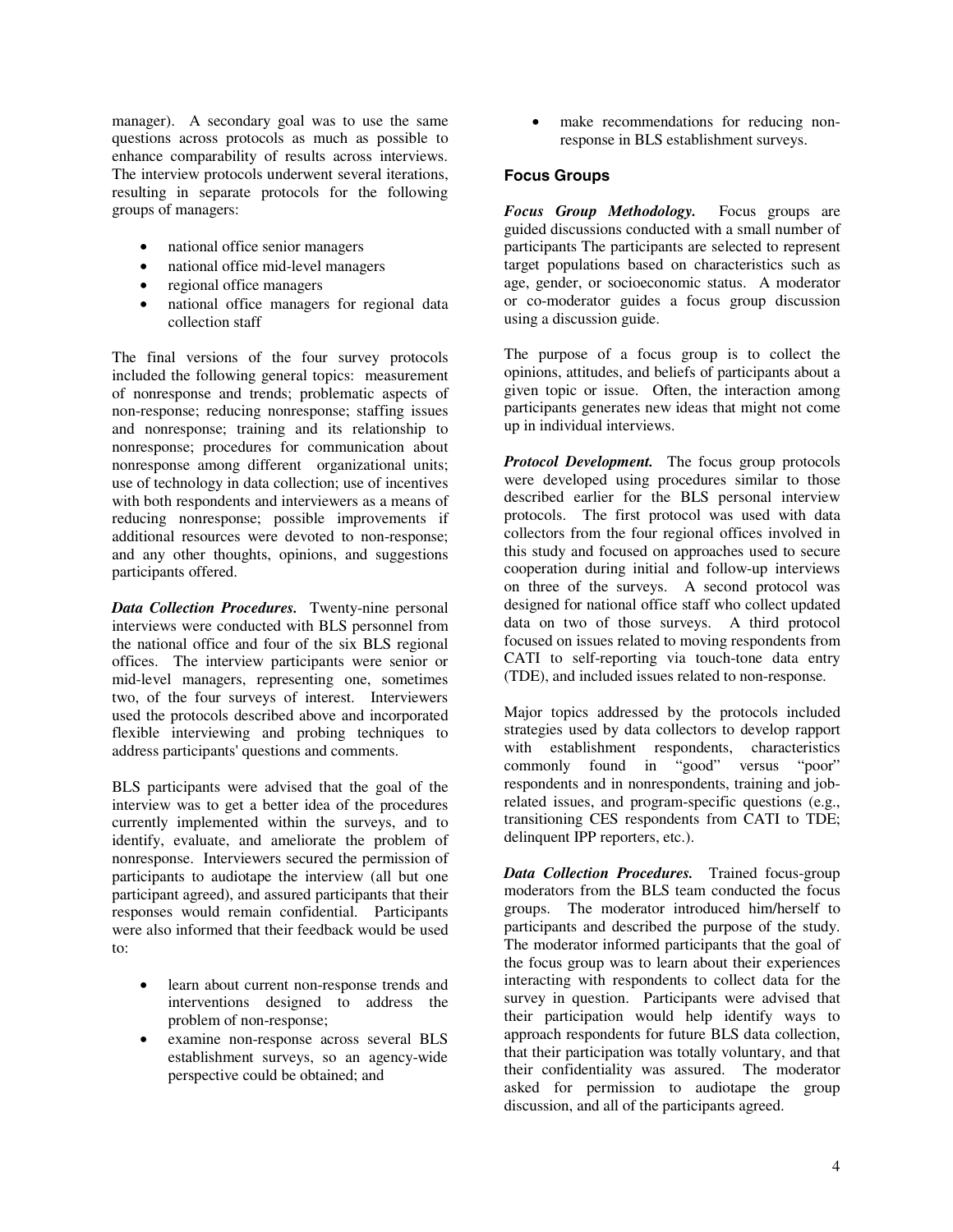The following 14 focus groups were conducted for this study:

- Focus groups were conducted at each participating regional office with compensation (NCS) staff and with prices (IPP and PPI) data collection staff, for a total of eight groups.
- A focus group was conducted at the national office with industry analysts from the IPP program.
- Four focus groups were completed with CES CATI interviewers in two regional offices. Participants were selected to participate in the focus group based upon their success in converting respondents to touchtone data entry (TDE) for several months prior to the sessions. A focus group consisted of either "high performers" (interviewers with comparatively high degrees of success in successfully transitioning respondents to TDE) or "combined performers" (interviewers who were among the most and least effective at transitioning respondents to TDE).
- A focus group was held with the managers of the centralized telephone data collection facilities that are responsible for CATI interviewing in the CES.

#### **Establishment Interviews**

*Establishment Interview Methodology.* The third part of data collection consisted of telephone interviews with establishments from each of the four BLS surveys under study. The primary objectives of these interviews were to learn (1) why some establishments comply with BLS requests for data, whereas others do not and (2) why some establishments simply stop providing data, or provide data less often than the survey's prescribed data collection cycle. We should point out that, because of the small sample sizes, our intention was not to generate conclusions that could be applied to all nonrespondents in the different groups. Instead, this was simply an attempt to identify some issues or themes related to nonresponse.

*Protocol Development.* Using the iterative procedures described earlier, interview protocols were developed for the following groups of establishments:

- *Cooperative Respondents:* establishments that have reported regularly and consistently since enrollment in the survey sample;
- *Intermittent Responders:* establishments that reported for a while, stopped, then resumed reporting (e.g., they may have been converted from "refusal" status to active reporting status after an interval of time).
- *Dropouts:* establishments that reported for a number of data collection cycles, then stopped reporting before their period in the sample ended; and
- *Nonrespondents:* establishments that declined to participate in the survey when initially contacted by the survey program.

All of the protocols focused on why respondents agreed (or failed to agree) to participate in the survey programs, and addressed issues such as:

- company policies about participation in government surveys
- company decision-making about government survey participation
- concerns about confidentiality
- clarity of data requests
- relationship of frequency and timing of data requests to nonresponse
- availability of requested data in establishment records and respondent access to those data
- preparation required to provide requested data
- perceived relevance of collected survey data
- experiences with BLS personnel and effect on survey participation
- suggestions to improve BLS relations with respondents in the future
- strategies BLS can undertake to promote future respondent participation
- any other thoughts, opinions, suggestions.

Additional items were also developed for each respondent group emphasizing relevant topics:

#### *COOPERATIVE RESPONDENTS*

- ways to simplify data requests
- whether respondent has ever failed to comply with a data request after originally agreeing to comply with data request

#### *INTERMITTENT RESPONDERS*

reasons why establishment reports for some data collection cycles and not others